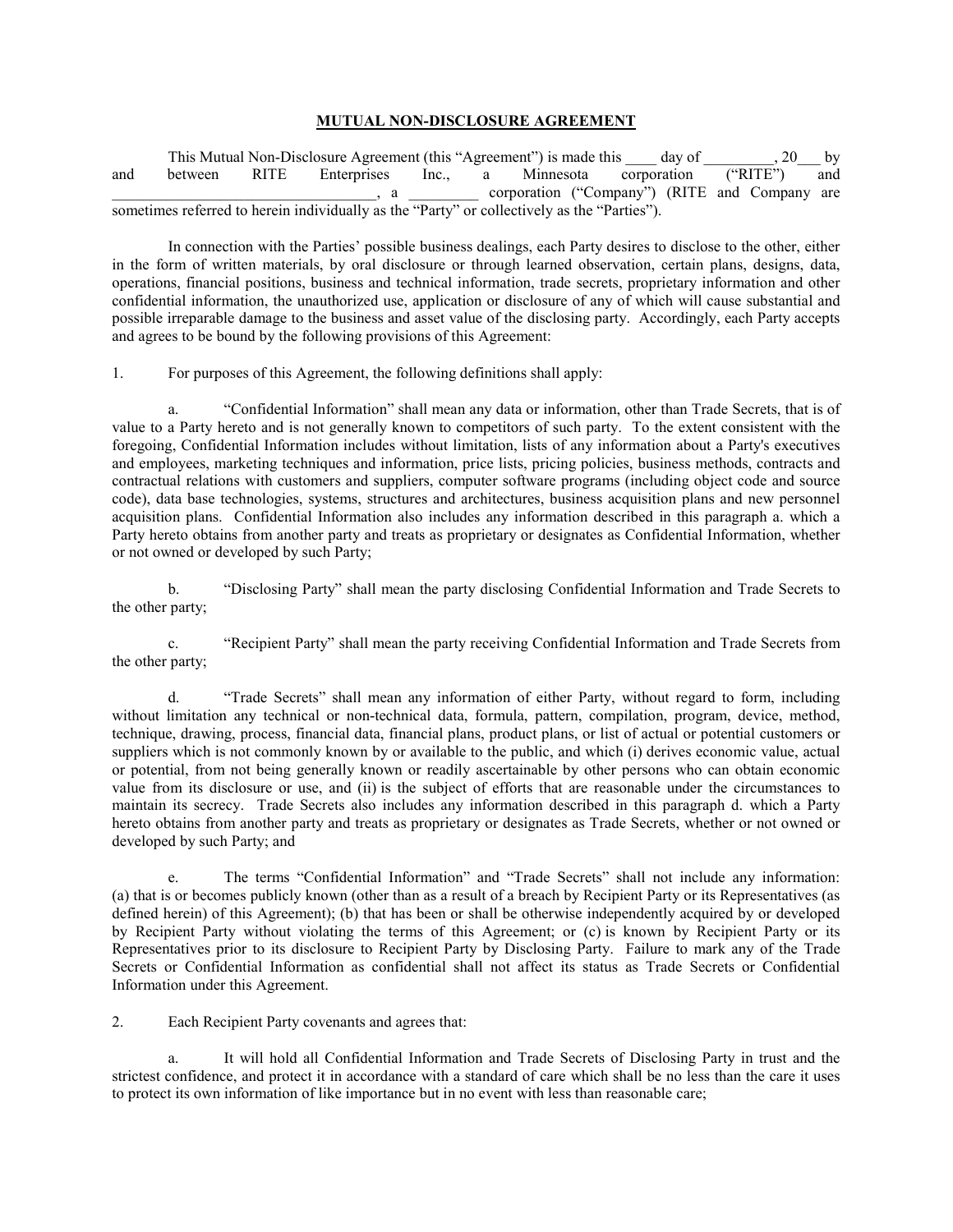b. It will not use any Confidential Information or Trade Secrets of Disclosing Party for any purpose other than the sole purpose of evaluating or undertaking the contemplated transactions between the Parties;

During the term of its relationship with Disclosing Party and after the termination thereof, whether such termination is at the instance of either party, it will not use, copy, or disclose, or permit any unauthorized person access to, any Trade Secrets belonging to Disclosing Party or any third party for so long as such information constitutes a trade secret under the laws of the State of Minnesota; except that Recipient Party may disclose Trade Secrets of Disclosing Party to its directors, officers, employees, consultants and agents (hereinafter "**Representatives**") provided such Representatives (i) have a need to know and (ii) the same are informed, directed and obligated by Recipient Party to treat such Trade Secrets in accordance with the obligations of this Agreement. Recipient Party shall be liable for any breach of an obligation hereunder by any of its Representatives;

c. During the term of its relationship with Disclosing Party and for a period of two (2) years after termination, whether such termination is at the instance of either party, it will not use, copy, or disclose, or permit any unauthorized person access to, any Confidential Information belonging to Disclosing Party or any third party; except that Recipient Party may disclose Confidential Information of Disclosing Party to its Representatives provided such Representatives (i) have a need to know and (ii) the same are informed, directed and obligated by Recipient Party to treat such Confidential Information in accordance with the obligations of this Agreement. Recipient Party shall be liable for any breach of an obligation hereunder by any of its Representatives;

d. Upon the request of Disclosing Party and in any event upon the termination of the relationship between the parties, Recipient Party will either (i) deliver to Disclosing Party all memoranda, notes, records, tapes, documentation, disks, manuals, files and all copies or reproductions thereof (in any form or format, including without limitation, copies resident in long or short-term computer storage devices), concerning or containing Confidential Information or Trade Secrets that are in Recipient Party's possession, whether made or compiled by Recipient Party or furnished to Recipient Party by Disclosing Party, or (ii) with the written permission of Disclosing Party, effect the destruction of all of the same and certify such destruction in writing to Disclosing Party;

e. Parties shall not reverse engineer, decompile, or disassemble any software or hardware disclosed to other party,

f. All Trade Secrets and Confidential Information of Disclosing Party are the exclusive property of Disclosing Party. No license to the Trade Secrets or Confidential Information of either party hereunder is implied or expressed by entering into this Agreement or disclosing such items hereunder to Recipient Party; and

In the event Recipient Party receives a court order or other governmental or administrative decree of appropriate and sufficient jurisdiction requiring disclosure of Disclosing Party's Confidential Information or Trade Secrets, Recipient Party shall give Disclosing Party reasonable notice prior to such disclosure in order to permit Disclosing Party, at its expense, to seek a protective order. Recipient Party shall also cooperate with Disclosing Party in seeking a protective order, and release only so much of Disclosing Party's Confidential Information or Trade Secrets as is required by such order.

3. Each Party acknowledges and agrees that:

a. The disclosure by it of any Confidential Information or Trade Secrets hereunder does not violate the rights of any other entity;

b. The obligation of confidentiality under this Agreement shall not be construed to limit Recipient Party's right to independently operate businesses or to develop or acquire products without use of the Confidential Information or Trade Secrets. Further, the Recipient Party shall be free to use for any purpose the residuals resulting from the access to such Confidential Information and Trade Secrets, provided that Recipient Party shall maintain the confidentiality of the Confidential Information and Trade Secrets as provided herein. The term "residuals" means information in non-tangible form, which may be retained by Representatives who have had access to the Confidential Information or Trade Secrets, including ideas, concepts, know-how or techniques contained therein.